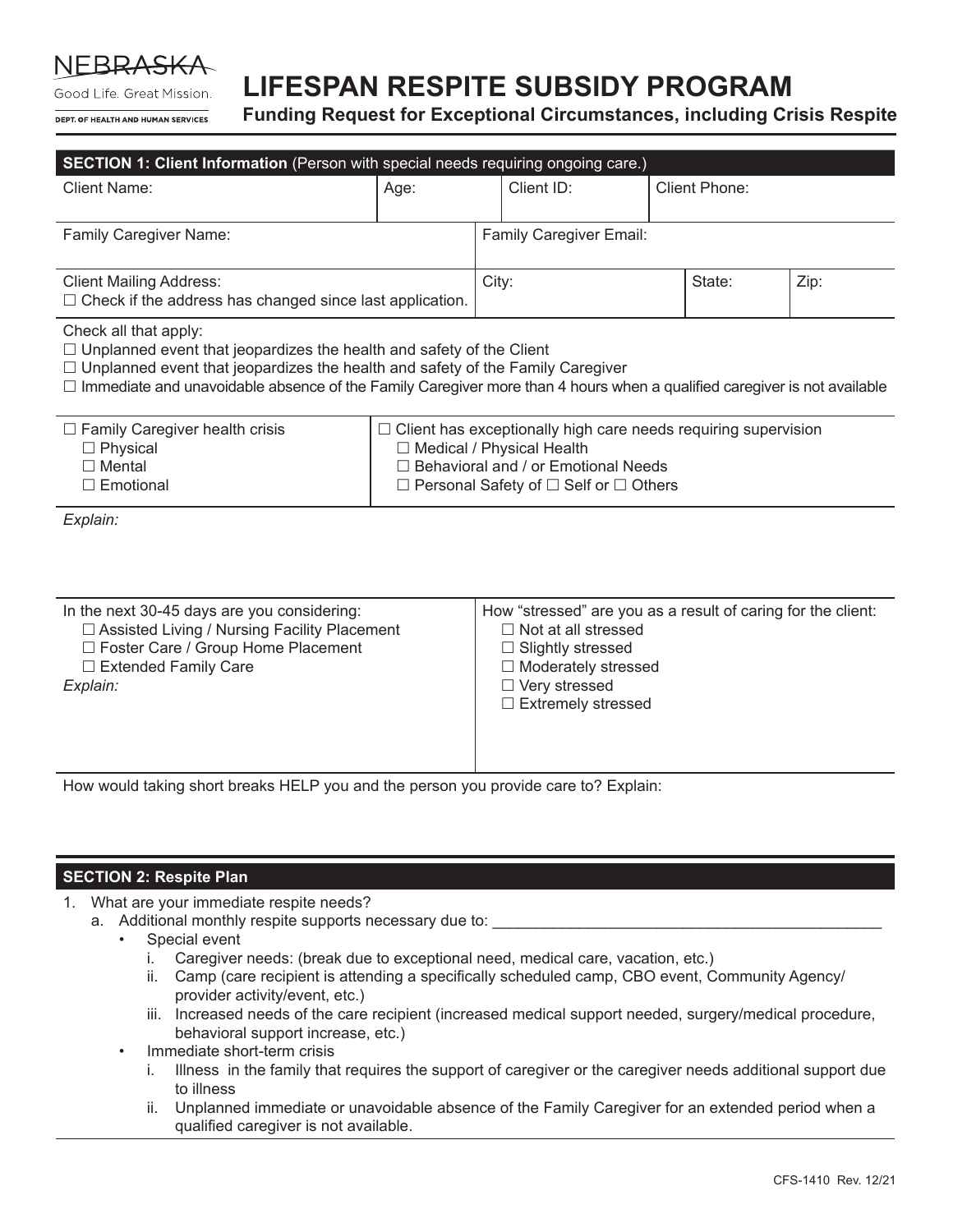

## **LIFESPAN RESPITE SUBSIDY PROGRAM**

Good Life. Great Mission. DEPT OF HEALTH AND HUMAN SERVICES

**Funding Request for Exceptional Circumstances, including Crisis Respite**

2. If approved, how do you plan to use the additional respite support? Please provide an outline below of how the funds you are requesting will be utilized.

\_\_\_\_\_\_\_\_\_\_\_\_\_\_\_\_\_\_\_\_\_\_\_\_\_\_\_\_\_\_\_\_\_\_\_\_\_\_\_\_\_\_\_\_\_\_\_\_\_\_\_\_\_\_\_\_\_\_\_\_\_\_\_\_\_\_\_\_\_\_\_\_\_\_\_\_\_\_\_\_\_\_\_\_\_\_\_\_\_\_\_\_

\_\_\_\_\_\_\_\_\_\_\_\_\_\_\_\_\_\_\_\_\_\_\_\_\_\_\_\_\_\_\_\_\_\_\_\_\_\_\_\_\_\_\_\_\_\_\_\_\_\_\_\_\_\_\_\_\_\_\_\_\_\_\_\_\_\_\_\_\_\_\_\_\_\_\_\_\_\_\_\_\_\_\_\_\_\_\_\_\_\_\_\_

\_\_\_\_\_\_\_\_\_\_\_\_\_\_\_\_\_\_\_\_\_\_\_\_\_\_\_\_\_\_\_\_\_\_\_\_\_\_\_\_\_\_\_\_\_\_\_\_\_\_\_\_\_\_\_\_\_\_\_\_\_\_\_\_\_\_\_\_\_\_\_\_\_\_\_\_\_\_\_\_\_\_\_\_\_\_\_\_\_\_\_\_

Additional Funds monthly needed (if specified amount is provided for hours needed/camp/respite event):

Utilization of funds for a specific need (outline specific need that funds will be applied to):

Month(s) needed:

Do you need help finding a Provider:  $\Box$  Yes  $\Box$  No Please visit respite.ne.gov or call 1-866-RESPITE to contact a local Respite Network Coordinator to assist in finding a Respite Provider.

Name of Provider(s) who will give you a temporary break:

| Name. | $\cdot$ .<br>-<br>Email: | าone |
|-------|--------------------------|------|
| Name. | -<br>Email.              | none |

If funds are not utilized as indicated above, the Respite Coordinator and Social Services Worker will need to be notified. Funds can be reviewed, on a case by case basis, to be banked to be utilized at another time during the eligibility period. This is only after review and approval by Department.

#### **SECTION 3: Employment**

In the last six months, has one or more family caregivers needed to miss work due to unpaid family caregiving responsibilities?<br>□ Yes

 $\Box$  No  $\Box$  Primary Caregiver not employed

If yes, how many days have you missed?

#### **SECTION 4: Agreement and Signature**

I understand that my statements may be checked, and if I have given false statements or information, I may be found guilty of fraud.

I understand that whenever there are changes in the information I have given, I must immediately report them to the Nebraska Department of Health & Human Services, Respite Subsidy Program Coordinator.

I understand that if I do not think my request is handled correctly, I have the right to file an appeal.

I understand that the Nebraska Department of Health and Human Services may need to contact other agencies and individuals to determine my financial eligibility and to verify my need for the support for which I am applying, or to make referrals to assist me in obtaining services. I authorize the release of this confidential information.

I hereby attest that my response and the information provided on this form and any related application for public benefits are true, complete and accurate and I understand that this information may be used to verify my lawful presence in the United States.

Signature of Authorized Representative: **Date:** Date: Date: Date: Date: Date: Date: Date: Date: Date: Date: Date: Date: Date: Date: Date: Date: Date: Date: Date: Date: Date: Date: Date: Date: Date: Date: Date: Date: Date:

| <b>SECTION 5: Referral Source</b> |                                                  |
|-----------------------------------|--------------------------------------------------|
| Name / Title:                     | Organization / Agency or Relationship to Client: |